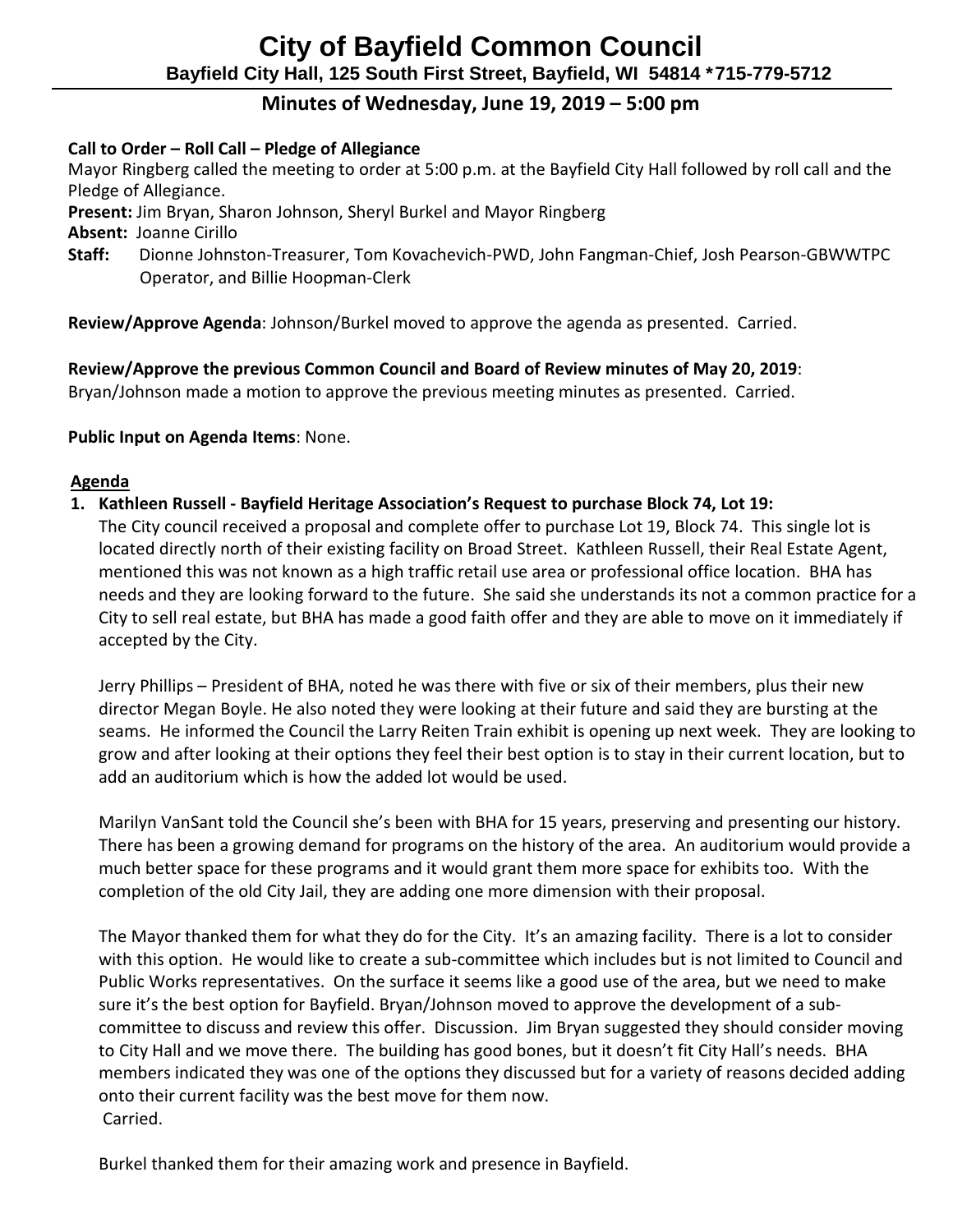## **2. Kate Kitchell – Big Ravine Grant & Way Finding System:**

Kate Kitchell, Chair of the Parks and Recreation Committee informed the Council the City was awarded the grant funding from the WCMG for the Big Ravine and Way Finding System Projects which include:

- 1. Making improvements to the Gil Larsen Trail Head and adding 3 interpretive signs (welcome, historical and cultural) putting in new steps, adding more accessible steps, installing native plants, and generally dressing up the trailhead area. The Tree Board is going to put in three trees in that area too.
- 2. In the Town of Bayfield, a parking area and kiosk will be installed on Olsen-Meyer Road.
- 3. A part of this project includes outlying a network of trails.
- 4. The grant includes a variety of partnerships.

The Council thanked Kate for her efforts and for keeping them informed.

**3. Sidewalk Sale Request – Gali Abutbul, Up North, 124 Rittenhouse Avenue**: July 13-14 and 27-28, August 10-11 and 24-25: Johnson/Burkel moved to approve the sidewalk sale requests from Gali Abutbul, Up North for the dates applied for and as described. Carried.

## **4. 2019-2020 Alcohol, Tobacco and Coin License Requests: Outdoor patio area for Copper Trout:**

Mike and Kerry Ernster, Copper Trout were present seeking permission to put in a patio area for beverages service of Beer and Wine which may lead to dinner service too in the future in the courtyard located directly west of their building. He noted it would be ADA accessible. Ernster said they would like to do the project sooner, but due to the busy season, the work will be done at a later date. Additionally, he wanted to get an idea if the Council would approve this request before beginning. Discussion. Bryan said you would need to keep folks contained, consider signage and/or monitor your patrons.

Bryan/Burkel made a motion to grant the Clerk permission to amend Copper Trout's premise description when the courtyard is complete provided the Ernster' s:

- provide detailed information on size, location, dimensions, etc.
- the project is completed as described; includes planter barriers, and ADA accessibility, and
- a \$10.00 premise description fee is paid.

Carried.

## **5. 2019-2020 Servers License Requests:**

Johnson/Burkel made a motion to approve the issuance of server's license to the eight applicants listed on the June 19, 2019 Server's Report. Carried.

# **6. Resignations/Appointments:**

Johnson/Burkel made a motion to table the resignation from Hilary Jewell, Parks and Recreation, and to approve the appointments of Keith Ray to the Parks and Recreation Committee and to Jane Edward to the Tree Board. Carried.

# **7. Project Updates**:

- a. 2019 Comprehensive Plan Action planning continues.
- b. Waterfront Walk Turning Point Project –Completed. Will look into borrowing for this project.
- c. Old Jail Bayfield Heritage Association Kovachevich informed us the jail has been painted.
- d. Green Tier Legacy Community Alliance for Health Project Nothing new to report.
- e. Marina Breakwall/Seawall Evaluation Serious work needs to be done. Working on grant applications.
- f. GBWWTP Solar Project –Eagle Point Solar Project has started and most of the posts are up. The EPS Crew is planning to work through the weekend.
- g. Vegetation Removal along the Brownstone Trail Slopes Informational letters with an invite to attend future training if they were interested were mailed to property owners along steep slopes on the north and south sides of the City.